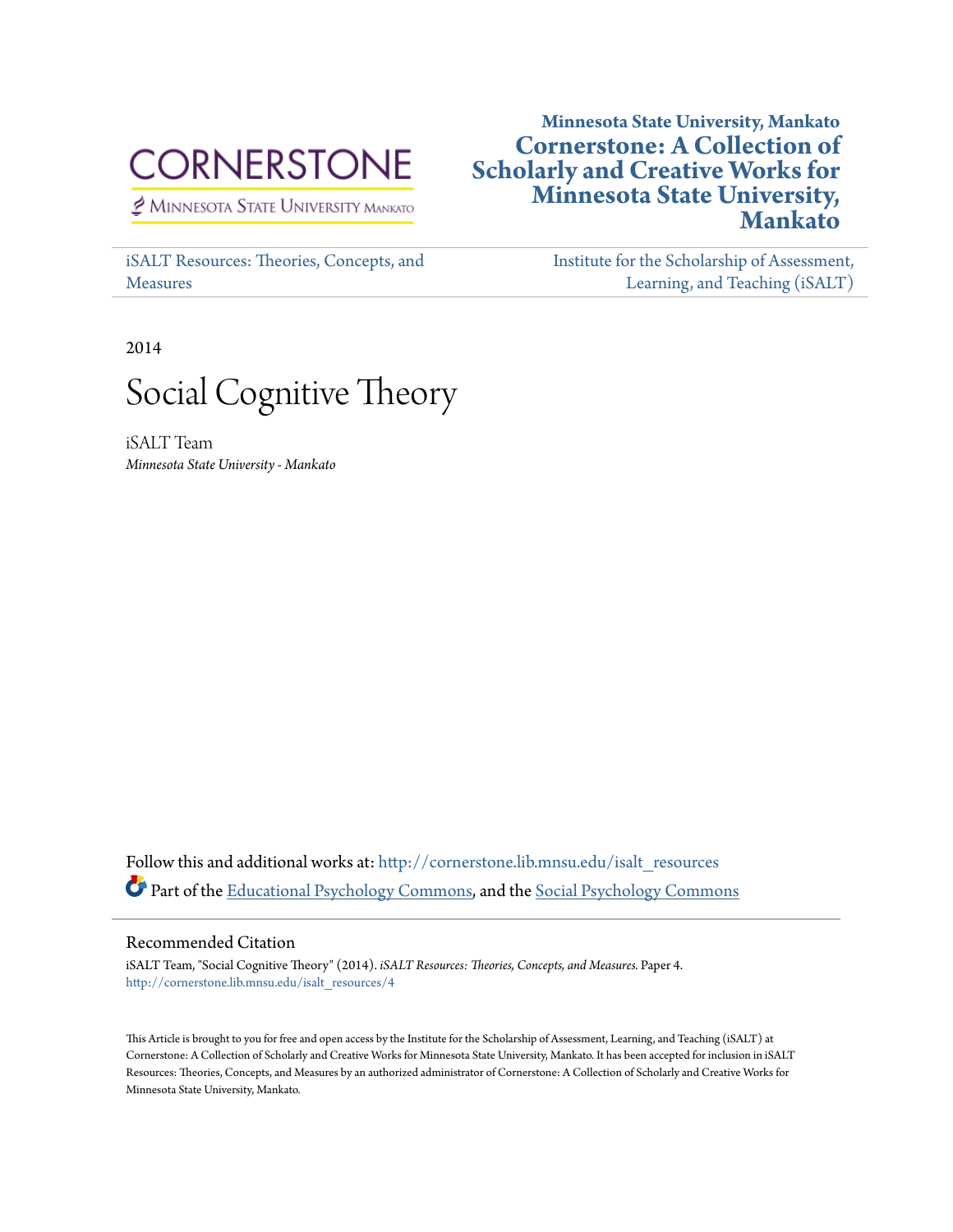

#### **What is Social Cognitive Theory?**

Albert Bandura developed the **Social Cognitive Theory** based on the concept that learning is affected by **cognitive, behavioral, and environmental factors** (Bandura, 1991). In contrast to the traditional psychological theories that emphasized learning through direct experience, Bandura posited that virtually all learning phenomena can occur by observing other people's behavior and consequence of it (Bandura, 1986).

Bandura posited that the process of observational learning was governed by **four key aspects**: attention, retention, reproduction, and motivation. **Attention** is a process in which people selectively observe and extract information from the ongoing modeled activities (Wood & Bandura, 1989). **Retention** involves a process of "transforming and restructuring information in the form of rules and conceptions" (p. 362) and store the information into memory. **Reproduction** is the act of performing the actual behavior that was observed. The fourth aspect concerns **motivation** which propels the learner to attention, practice and retention.



### **Key Concepts**

The Social Cognitive Theory emphasizes that observational learning is not a simple imitative process; human beings are the agents or managers of their own behaviors (Bandura, 2001). Based on this idea, Bandura has identified several concepts critical for learning. Below are a few examples:

> Academic Technology Services A Division of Information Technology Services Memorial Library, Room 3010 • Mankato, MN 56001 Phone 507-389-6654 (V) • 800-627-3529 711 (MRS/TTY) • Fax 507-389-6115 *An Affirmative Action/Equal Opportunity University.*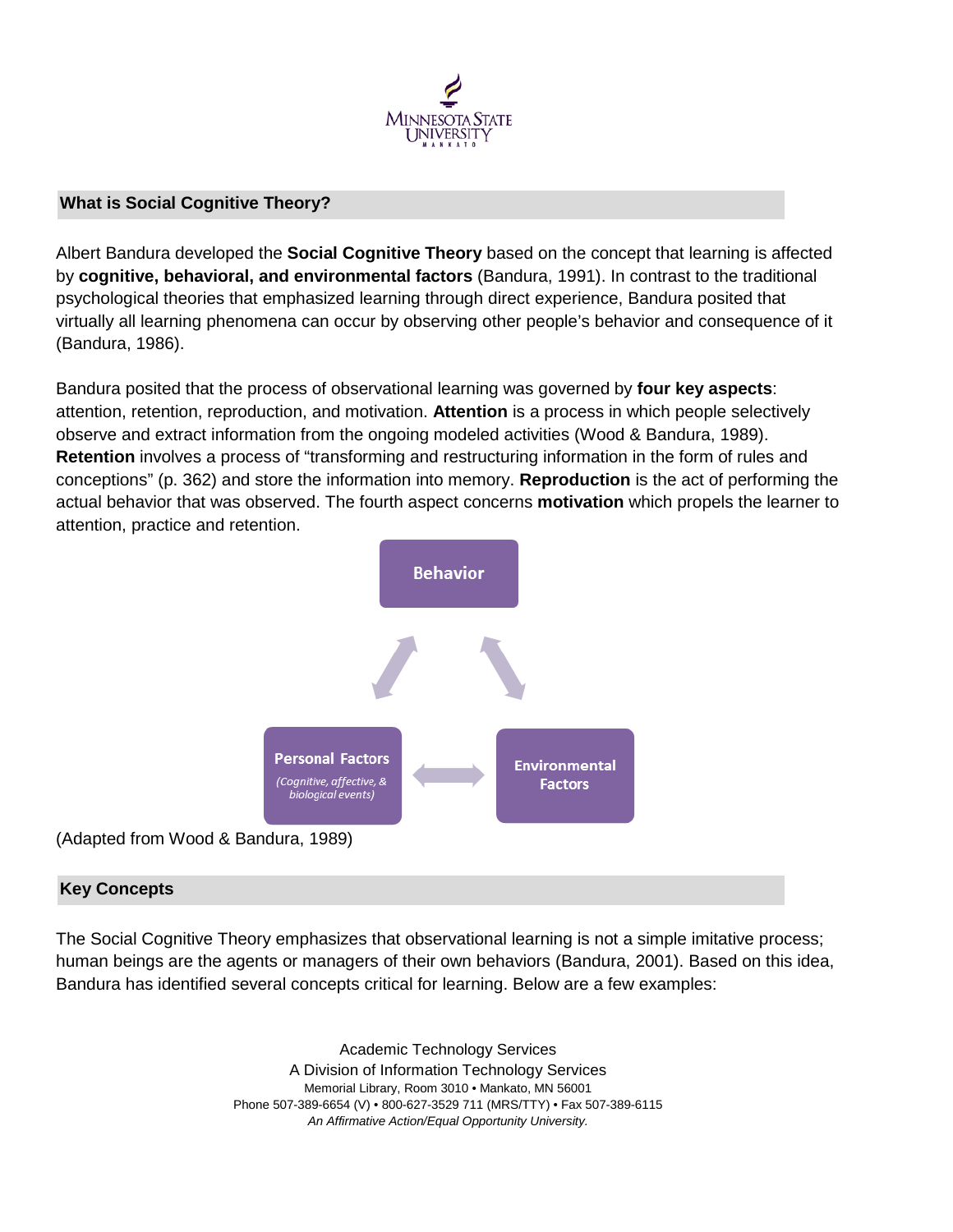

#### **Human agency**

Human agency is the concept that learners make an intentional decision to invest in learning and enact behavior change (Bandura, 2001). The core feature of agency is its "power to originate actions for given purposes (Bandura, 1997, p.3)". Social Cognitive Theory identifies three modes of human agency: personal, proxy, and collective (p. 13).

#### **Self-regulation**

Self-regulation refers to self-generated thoughts, feelings, and actions that are planned and cyclically adapted to the attainment of personal goals (Boekaerts, 2005, p. 14). According to Bandura, self-regulation operates through a set of psychological subfunctions: self-monitoring subfunction, judgemental subfunction, and self-reactive influences (Bandura, 1991, pp. 250- 256).

#### **Self-efficacy**

Self-efficacy plays a central role in self-regulation process. It concerns an individual's belief in their capabilities to successfully control actions or events in their lives. These beliefs are based on the individual feeling that they possess the requisite cognitive abilities, motivation, and resources to complete the task (Wood & Bandura, 1989). There are four main sources of information that create students' self-efficacy: enactive mastery experiences, vicarious (observational) experiences, social persuasions and physiological and psychological states (Bandura, 1997).

#### **Measurements**

**Self-efficacy** is a key element of Social Cognitive Theory because it affects students' motivation and learning (Pajares, 1996, 2006; Schunk, 1995, 2003). Below we present a few examples of self-efficacy measures within various educational contexts:

The Academic Self-Efficacy Scale (Chen et al., 2014) is designed to evaluate the self-efficacy of individuals in an "Introduction to Computer Science" program. It consists of 9 items rated using a fivepoint Likert scale.

> Academic Technology Services A Division of Information Technology Services Memorial Library, Room 3010 • Mankato, MN 56001 Phone 507-389-6654 (V) • 800-627-3529 711 (MRS/TTY) • Fax 507-389-6115 *An Affirmative Action/Equal Opportunity University.*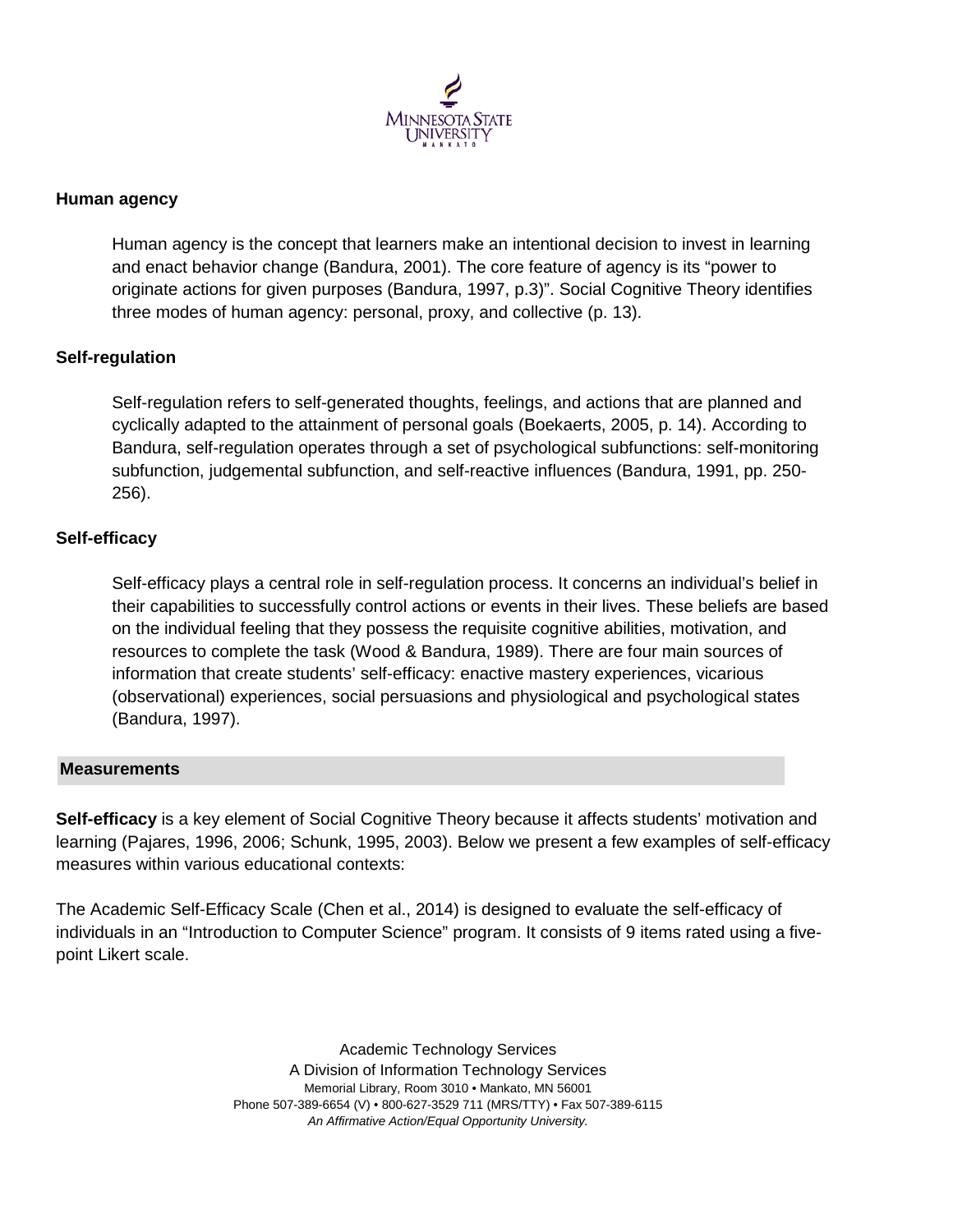

Student teacher self-efficacy measure is developed and validated by Van Dinther, Dochy, Segers, and Braeken (2013) to assess student teachers' self-efficacy in competence-based education. It consists of 6 subscales: Interpersonal competence, pedagogical competence, subject knowledge and methodological competence, organizational competence, competence for collaboration with colleagues, and competence for reflection and development. The complete instrument can be found from the appendix of the article.

[The Motivated Strategies for Learning Questionnaire \(MSLQ\)](http://search.proquest.com/psyctests/docview/1038217994/fulltextPDF/D552C886FE724DDBPQ/3?accountid=12259) (Pintrich & De Groot, 1990) has a wellregarded subscale for Self-Efficacy that can be used for students in higher education settings.

> Academic Technology Services A Division of Information Technology Services Memorial Library, Room 3010 • Mankato, MN 56001 Phone 507-389-6654 (V) • 800-627-3529 711 (MRS/TTY) • Fax 507-389-6115 *An Affirmative Action/Equal Opportunity University.*